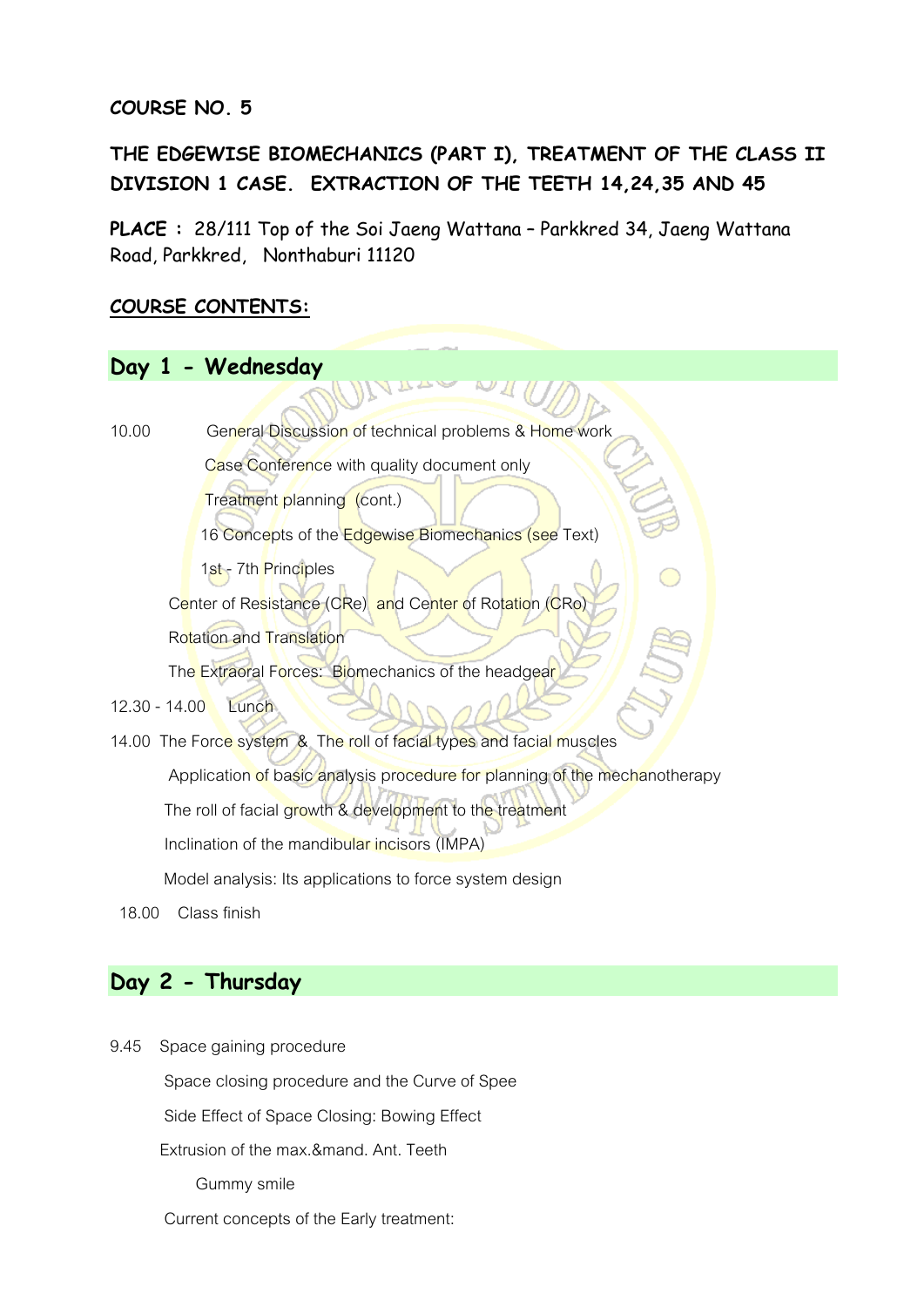Biomechanics in Eruption Guidance &

Maintaining of the Lee Way space

2x4 Appliance and Tip-back mechanics

#### **CONTROL OF THE TRANSVERSE DIMENSION**

Biomechanics for correction of Posterior X-Bite

Unilateral & Bilateral

Rapid Maxillary Expander

Biedermann-Hyrax type

Bonding type

Age limitation

Surgical Orthodontic Maxillary Expansion

Age limitation

#### **CONTROL OF THE VERTICAL DIMENSION**

Extraction vs. Non-Extraction Therapy

Maintaining the Symmetry

Extraction pattern and timing (See Text)

Distalization of the max.canine

- A. Sliding mechanics
- B. Loop mechanics

The use of tieback (TB) loops during distalization of the max. canine

Loop design & wire selection

#### **WIRE BENDING EXERCISE**

0.016 x 0.016 SS Contraction (Intermediate) AW with TB loops

0.016 x 0.022 TMA for Clinical use

0.016 x 0.022 SS Contraction AW

(or 0.017 x 0.022 SS CAW) with & without TB loops

18.00 Class finish

STUDE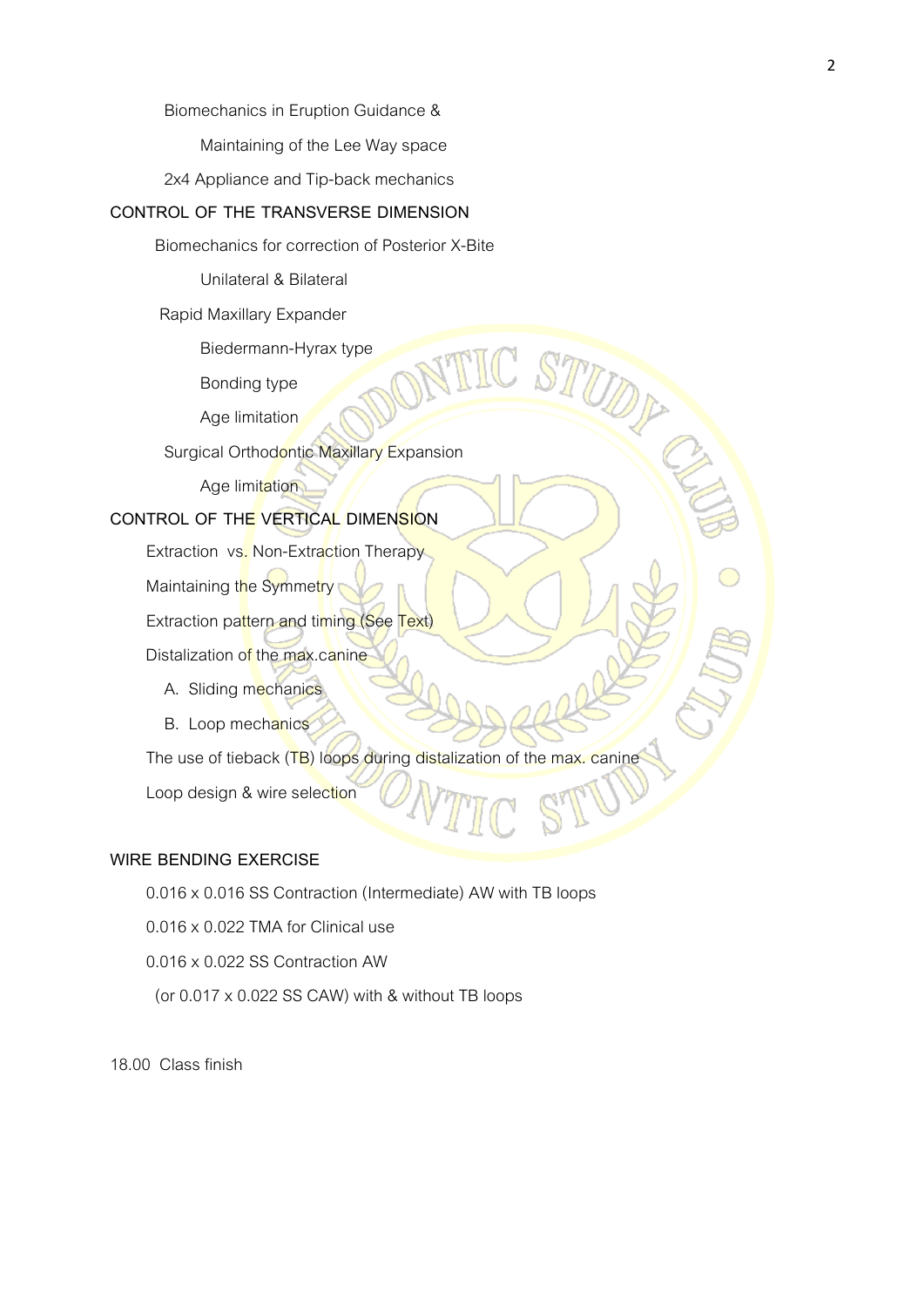# **Day 3 - Friday**

#### 9.45 CONTROL OF THE SAGITTAL DIMENSION

Treatment of Class II, Class III and Maxillo-Mandibular anterior (bimaxillary) protrusion

Biomechanics for correction of Anterior X-Bite

Biomechanics for correction of large over-jet and side effects

The roll of the interincisal angle to post-Tx stability

Over-retraction of the anterior teeth & TMD

## **WIRE BENDING EXERCISE** for

A. Maxillary anterior protrusion

The selection of maxillary anterior brackets

Max. 0.017 x 0.022 SS CAW with std. closing or L-loops **intrusion step**for anterior

segment, and for M2 segments, **sweep and torque**

B. Mand. 0.016 x 0.022 SS or 0.017 x 0.022 SS

**CAW1** with L-loops , intrusion step for anterior segment

C. Mand. 0.016 x 0.022 SS or 0.017 x 0.022 SS

**CAW2** with L-loops and TB loops, intrusion step for anterior segment, and for M2, sweep

and posterior torque

How should the case look at the end of the adjustment phase?

#### 14.00 **CONCLUSIONS**: Biomechanics during 5 treatment phases

- A. Open-bite cases
- B. Deep-bite cases
- C. Class I cases
- D. Class II cases
- E. Class III cases (in Course No. 6)
- F. Maxillo-Mandibular anterior protrusion (bimaxillary) (in Course No. 7)

#### **Tx objectives and planning the mechanotherapy**

**Esthetics**

Functional Occlusion & Canine Guidance

Treatment time

**Stability**